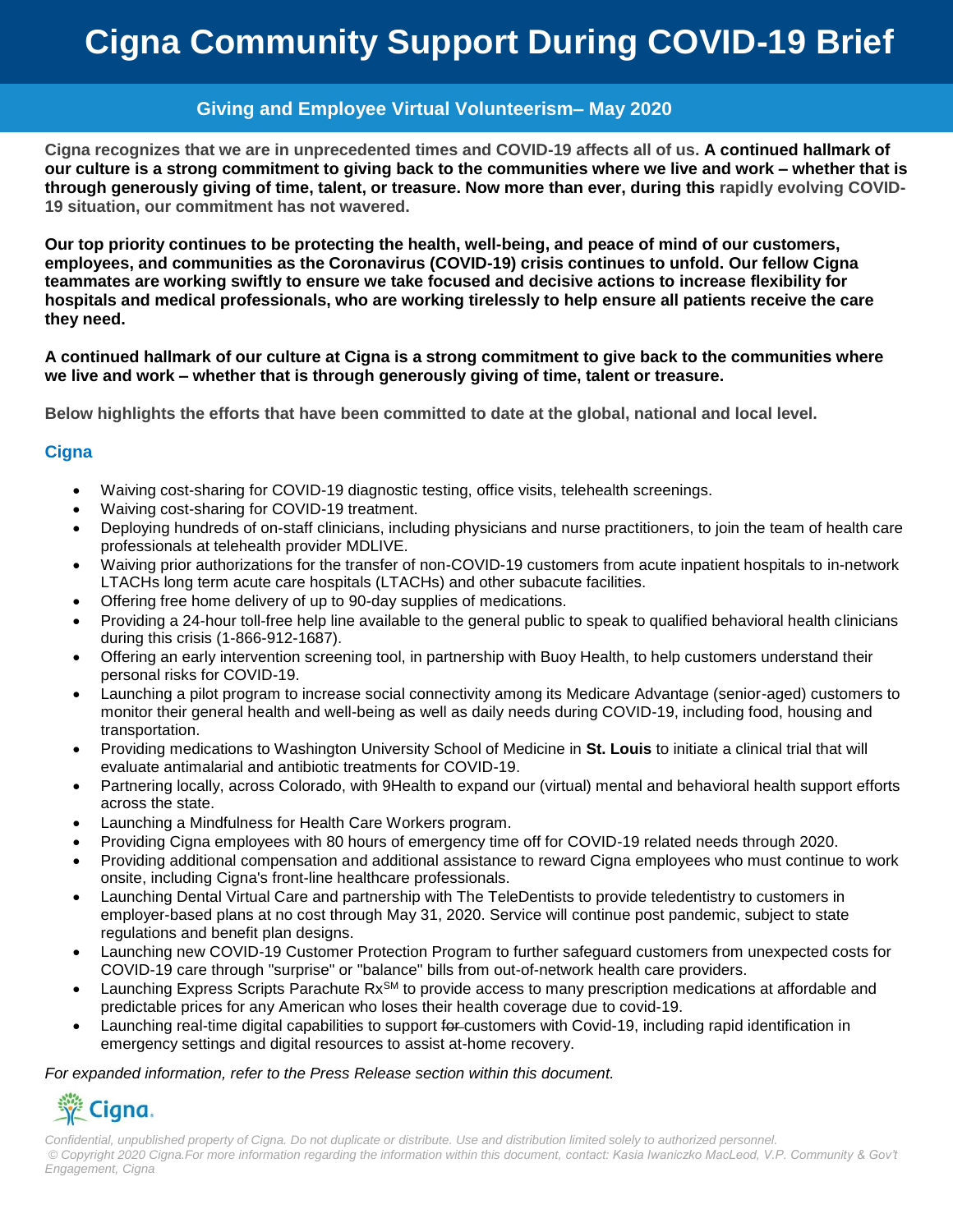#### **Cigna Foundation – Global & National**

 **Launch of Brave Heart Fund & \$25 million Seed Investment:** The Cigna Foundation, in partnership with the New York Life Foundation, launched the Brave of Heart Fund to help spouses, domestic partners, children, and parents of the frontline healthcare workers who gave their lives in the fight against COVID-19.

#### **Included in this support:**

- $\circ$  Each foundation to seed the [Brave of Heart Fund](https://www.braveofheartfund.com/) with an initial \$25 million.
- o The New York Life Foundation will also provide a dollar-for-dollar match on the first \$25 million of individual donations received.
- $\circ$  Cigna will provide behavioral and emotional health support to the families to help them cope with feelings associated with grief, including anxiety, loneliness, and depression
- o The Fund will be administered through [E4E Relief.](https://employeerelieffund.org/)
- $\circ$  Link to the press release announcing the partnership on April 21 is included here: [https://www.cigna.com/newsroom/news-releases/2020/cigna-foundation-and-new-york-life-foundation](https://www.cigna.com/newsroom/news-releases/2020/cigna-foundation-and-new-york-life-foundation-partner-to-launch-brave-of-heart-fund-to-support-the-families-of-front-line-healthcare-workers-who-give-their-lives-in-the-covid-19-fight)[partner-to-launch-brave-of-heart-fund-to-support-the-families-of-front-line-healthcare-workers-who-give-their](https://www.cigna.com/newsroom/news-releases/2020/cigna-foundation-and-new-york-life-foundation-partner-to-launch-brave-of-heart-fund-to-support-the-families-of-front-line-healthcare-workers-who-give-their-lives-in-the-covid-19-fight)[lives-in-the-covid-19-fight](https://www.cigna.com/newsroom/news-releases/2020/cigna-foundation-and-new-york-life-foundation-partner-to-launch-brave-of-heart-fund-to-support-the-families-of-front-line-healthcare-workers-who-give-their-lives-in-the-covid-19-fight)
- **\$1 Million to Food Insecurity & Health Care Support:** The Cigna Foundation is stepping up to assist nonprofits that are addressing food insecurity and health care support needs in the United States by committing over \$1 million.

#### **Included in this support:**

- o Contributing to [Feeding America's COVID-19 Response Fund,](https://www.feedingamerica.org/take-action/coronavirus) and the [CDC Foundation](https://give4cdcf.org/?utm_source=CDCF&utm_medium=web&utm_campaign=combat-coronavirus)
- $\circ$  Expediting the delivery of more than 2.5 million servings of food to over 6,800 families associated with our [Healthier Kids For Our Future](https://www.cigna.com/about-us/corporate-responsibility/healthier-kids-for-our-future/about)<sup>SM</sup> partner schools
- o Doubling the match ratio of the Cigna Foundation Matching Gifts employee program for a short period of time.
- o **Link to press release** with a round-up of Cigna and the Cigna Foundation's response as of March 30 is included here: [https://www.cigna.com/newsroom/news-releases/2020/cigna-waives-customer-cost-sharing](https://www.cigna.com/newsroom/news-releases/2020/cigna-waives-customer-cost-sharing-for-covid-19-treatment-and-deploys-clinical-teams-to-increase-virtual-care-capacity)[for-covid-19-treatment-and-deploys-clinical-teams-to-increase-virtual-care-capacity](https://www.cigna.com/newsroom/news-releases/2020/cigna-waives-customer-cost-sharing-for-covid-19-treatment-and-deploys-clinical-teams-to-increase-virtual-care-capacity)
- **International Philanthropic Partnership Support:** All of this builds upon the Cigna Foundation's commitment of up to \$300,000 toward relief efforts in China during the early days of the Coronavirus outbreak.
	- o **Link to press release:** [https://www.cigna.com/newsroom/news-releases/2020/cigna-foundation-to-donate](https://www.cigna.com/newsroom/news-releases/2020/cigna-foundation-to-donate-up-to-300000-to-help-those-affected-by-the-coronavirus)[up-to-300000-to-help-those-affected-by-the-coronavirus](https://www.cigna.com/newsroom/news-releases/2020/cigna-foundation-to-donate-up-to-300000-to-help-those-affected-by-the-coronavirus)

*The Cigna Foundation is a private foundation funded by contributions from Cigna Corporation and its subsidiaries.*

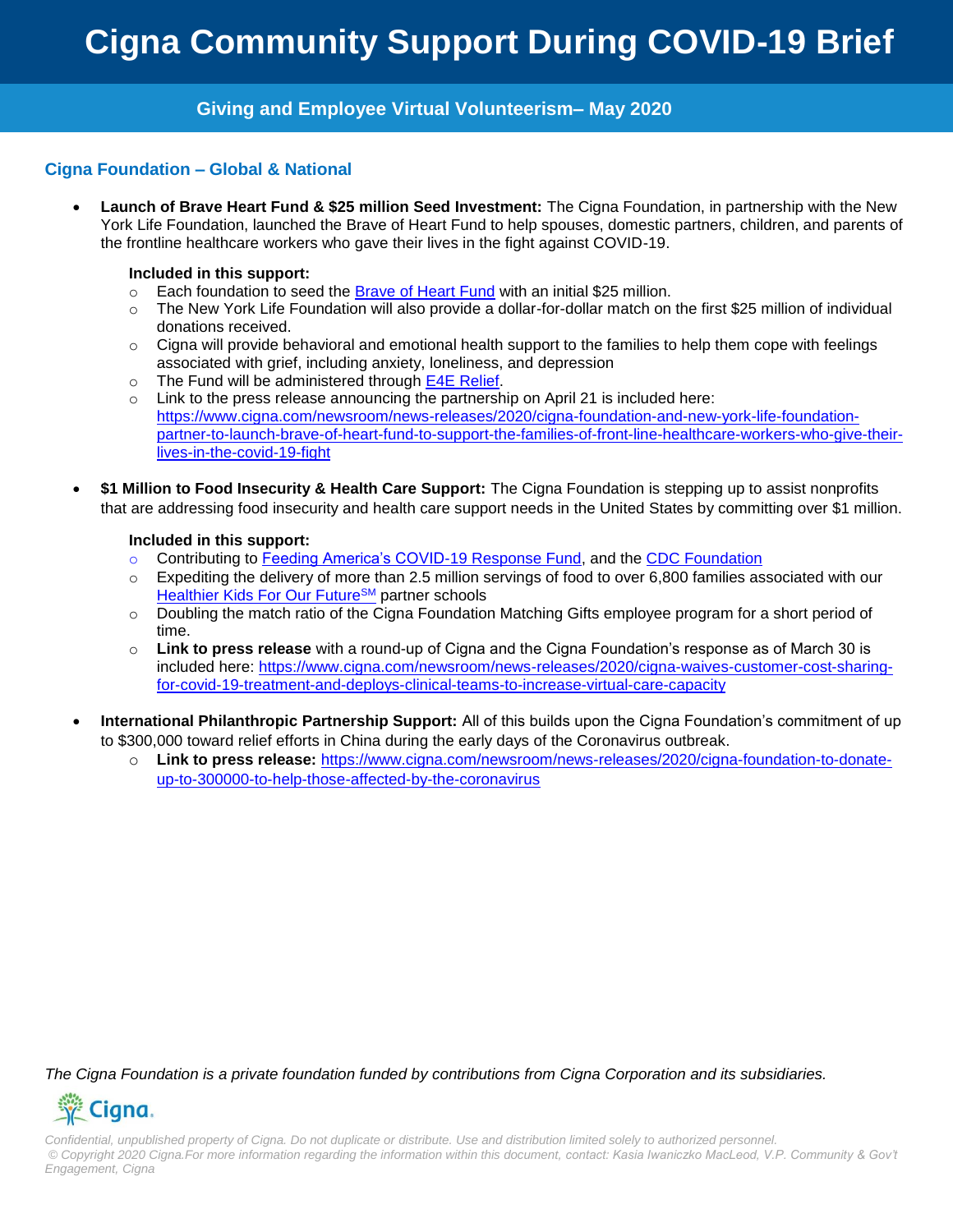#### **Cigna Mountain States**

Current local support is focused on rolling out various contributions across local school districts, emergency food banks and pantries, senior-aged communities, and emergency relief funds.

Local market employees are volunteering from a distance with activities such as virtual walks, senior pen pals and companion programs, community call centers, as well as making cloth masks.

#### **Colorado**

| <b>Colorado State COVID</b><br><b>Relief Fund</b><br><b>Administered by Mile</b><br><b>High United Way</b>                                                                                                                                                            | 15,000 | <b>Website: Colorado COVID Relief Fund</b><br>$\bullet$<br>The Colorado COVID Relief Fund is hosted by the State of Colorado and<br>$\bullet$<br>managed/administered by Mile High United Way. The fund will be overseen by a<br>committee of community leaders from across Colorado and will be providing aid to<br>support Colorado communities and organizations affected by the recent outbreak of<br>COVID-19.<br>Funds will provide flexible resources to organizations across our state working with<br>$\bullet$<br>communities who are disproportionately impacted by the outbreak, which include<br>those in rural portions of Colorado.<br>EXPECTED IMPACT: Impact funding waves: Prevention, Response and Recovery<br>$\bullet$<br>related to COVID. Estimated impact 500,000+ individual lives and dependent upon<br>state-wide non-profit requests. |
|-----------------------------------------------------------------------------------------------------------------------------------------------------------------------------------------------------------------------------------------------------------------------|--------|-------------------------------------------------------------------------------------------------------------------------------------------------------------------------------------------------------------------------------------------------------------------------------------------------------------------------------------------------------------------------------------------------------------------------------------------------------------------------------------------------------------------------------------------------------------------------------------------------------------------------------------------------------------------------------------------------------------------------------------------------------------------------------------------------------------------------------------------------------------------|
| <b>Denver City &amp; County</b><br>Office on Aging -<br><b>Denver Food</b><br><b>Rescue/Denver Metro</b><br><b>Emergency Food</b><br><b>Network - Designating</b><br>to Senior Food Supply<br><b>Administered by Denver</b><br>Metro Emergency Food<br><b>Network</b> | 12,500 | Website: Denver's Relief/Housing and Services Fund<br>$\bullet$<br>This is developed by the Denver Mayor's Office and will be working with this<br>$\bullet$<br>organization for food preparation and delivery to the senior population in the Denver<br>Metro area.<br>EXPECTED IMPACT: Approximately 3,100 meals for 3,100 seniors (\$3 per meal)<br>$\bullet$                                                                                                                                                                                                                                                                                                                                                                                                                                                                                                  |
| <b>Denver Public Schools</b><br><b>Foundation Food</b><br><b>Security Fund</b><br><b>Administered by Denver</b><br><b>Public Schools</b><br>Foundation                                                                                                                | 12,500 | Website: https://dpsfoundation.org/foodsecurityfund/<br>$\bullet$<br>A contribution to the Food Security Fund expands the reach to this service to kids<br>and their families and will enable flexibility as future food-related needs are<br>identified.<br>The funds will go directly to supplies and materials, not staffing, as this is leveraged<br>$\bullet$<br>by the existing operations of the Department of Food & Nutrition Services of DPS.<br>DPS serves over 79k students<br>EXPECTED IMPACT: 3,333 meals for 3,333 individuals<br>$\bullet$                                                                                                                                                                                                                                                                                                        |
| <b>Aurora Public Schools</b><br><b>Foundation Food and</b><br>Crisis Relief Fund -<br>Administered by Aurora<br><b>Public Schools</b><br>Foundation                                                                                                                   | 12,500 | Website: https://give.educateaurora.org/give/277011/#!/donation/checkout<br>$\bullet$<br>APS is spending \$2,500 per day to support the food distribution. So we anticipate<br>$\bullet$<br>the current weekly need to be \$12,500<br>APS serves over 40K students<br>$\bullet$<br>EXPECTED IMPACT: Approximately 3,750 meals to 1,250 individuals (3 meals per<br>$\bullet$<br>person)                                                                                                                                                                                                                                                                                                                                                                                                                                                                           |

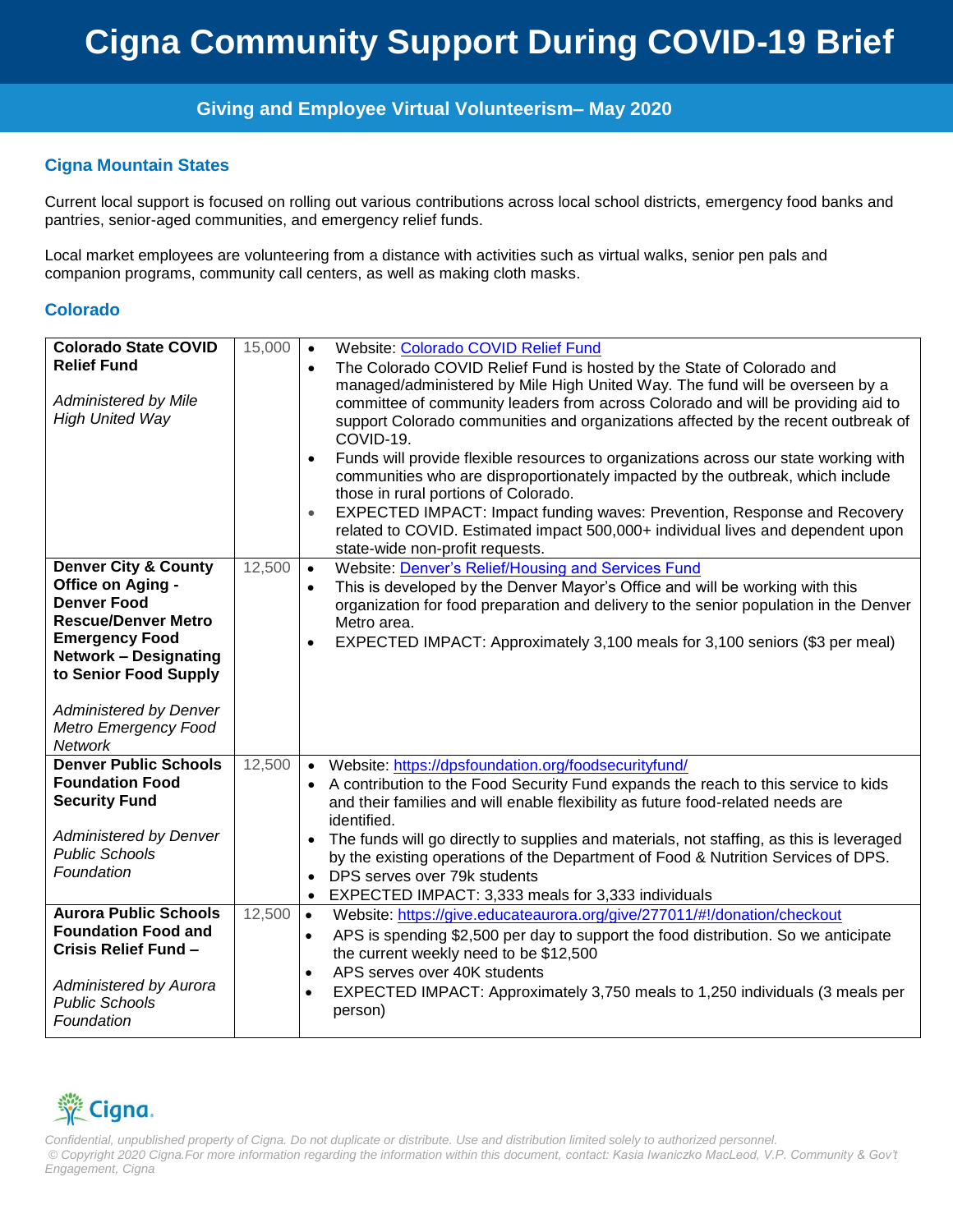### **Colorado Cont.**

| <b>Grand Junction Strong</b><br><b>Fund #GJStrongFund</b><br>Administered by the<br><b>Western Colorado</b><br><b>Community Foundation</b> | $10,000$ $\bullet$ | In partnership with the City of Grand Junction, funding will help them maintain and<br>expand services and programs in response to COVID-19. Assistance is geared to<br>Grand Junction residence that include providing food and housing assistance and<br>who are seeing a sudden increase in demand due to impacts from Covid-19.<br>Website: wc-cf.org<br>$\bullet$<br>Related News: https://gicitynews.org/2020/04/07/city-council-approves-<br>$\bullet$<br>supplemental-appropriation-for-gistrong-fund/                                                                                                                                                                                                                                                                    |
|--------------------------------------------------------------------------------------------------------------------------------------------|--------------------|-----------------------------------------------------------------------------------------------------------------------------------------------------------------------------------------------------------------------------------------------------------------------------------------------------------------------------------------------------------------------------------------------------------------------------------------------------------------------------------------------------------------------------------------------------------------------------------------------------------------------------------------------------------------------------------------------------------------------------------------------------------------------------------|
| Colorado<br><b>Gerontological Society</b><br>supporting PC4People                                                                          | 5,000              | Distributing 100 iPads to seniors in Denver, within low-income residential facilities,<br>$\bullet$<br>to connect, combat loneliness and depression as well as help create a virtual social<br>environment during this critical time.<br>Medicare vertical contribution.<br>$\bullet$                                                                                                                                                                                                                                                                                                                                                                                                                                                                                             |
| <b>Healthier Kids for Our</b><br><b>Future (HKFOF)</b><br><b>Expanded Support -</b><br>Vaughn Elementary in<br>Aurora, CO                  | n/a                | In a newly developing partnership grant with Food Bank of the Rockies, Vaughn<br>$\bullet$<br>Elementary in Aurora, CO has been selected as the year-long school to receive<br>regular food support for their kids in needs.<br>In that spirit, the Cigna Foundation has expanded their support beyond the<br>$\bullet$<br>traditional HKFOF grant, to receive the distribution of digital coupon codes for free<br>90-day supplies of grocery boxes for each family, teacher and administrator in our<br>Healthier Kids for Our Future <sup>SM</sup> partner schools, as a result of the impacts of Covid-<br>19.<br>The holistic national impact will result in more than 2.5M servings of food delivered<br>$\bullet$<br>directly, via Full Cart, to more than 6,800 families. |
| <b>Volunteers of America</b><br><b>Covid-19 Relief Fund</b>                                                                                | 5,000              | Re-directed funds previously designated for 2020 Volunteers of America National<br>$\bullet$<br>Conference)<br>VOA COVID-19 Relief Fund will provide immediate financial support to VOA<br>$\bullet$<br>affiliates who carry on daily providing essential services (need for housing, food and<br>medical care is soaring. As an organization that provides critical, round-the-clock<br>care for the most vulnerable populations) in 44 states and Puerto Rico amidst this<br>pandemic.<br>Websites:<br>$\bullet$<br>https://www.justgiving.com/campaign/voacovid19relief<br>https://www.voa.org/partners-of-the-voa-covid-19-relief-fund                                                                                                                                        |

#### **Utah** *(on-going considerations)*

| <b>Granite School District</b><br>Administered by the<br><b>Granite Education</b><br>Foundation | $7,500$ $\bullet$ | Website - https://granitekids.org/<br>Serves 67k students, 60%+ qualify for free or reduced lunch. Any child under the age<br>of 19, including preschool children, can show up at a designated site and eat a meal<br>at no charge<br>EXPECTED IMPACT: 2,027 student packs, each with 4 meals, translating to a total<br>of 8,108 meals (or $$1.08$ per meal) |
|-------------------------------------------------------------------------------------------------|-------------------|---------------------------------------------------------------------------------------------------------------------------------------------------------------------------------------------------------------------------------------------------------------------------------------------------------------------------------------------------------------|
|-------------------------------------------------------------------------------------------------|-------------------|---------------------------------------------------------------------------------------------------------------------------------------------------------------------------------------------------------------------------------------------------------------------------------------------------------------------------------------------------------------|

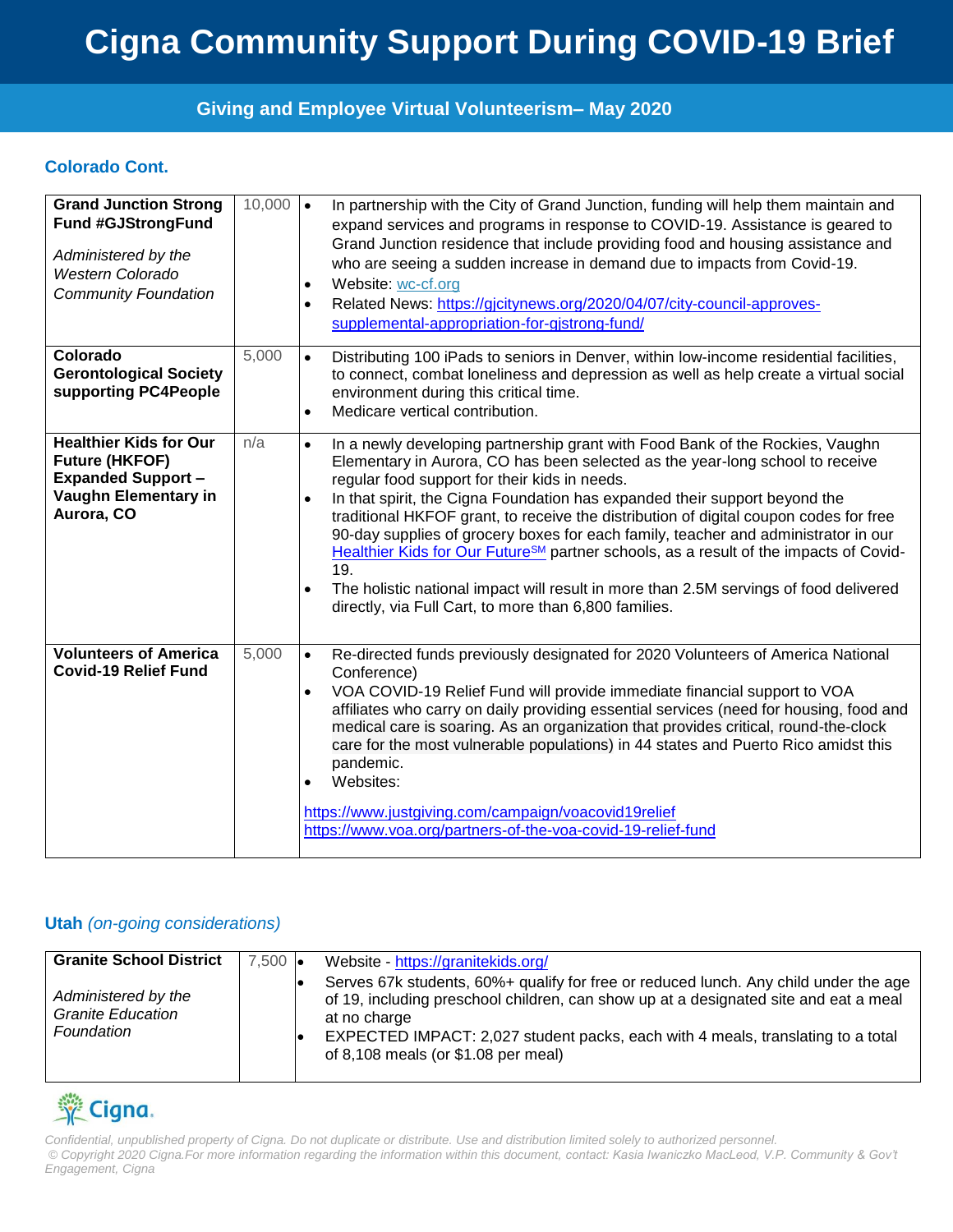#### **Virtual Volunteerism**

| March of Dimes-              | Opportunity for employees to contribute monetarily to the Team Cigna Mountain                                                                                                                                                                                                                                                                                                                                                                                                                                                                                                                                                                                                                                                                                                                                                 |
|------------------------------|-------------------------------------------------------------------------------------------------------------------------------------------------------------------------------------------------------------------------------------------------------------------------------------------------------------------------------------------------------------------------------------------------------------------------------------------------------------------------------------------------------------------------------------------------------------------------------------------------------------------------------------------------------------------------------------------------------------------------------------------------------------------------------------------------------------------------------|
| <b>Virtual March for</b>     | States team walk site and participated in the Throwback Baby Photo Contest.                                                                                                                                                                                                                                                                                                                                                                                                                                                                                                                                                                                                                                                                                                                                                   |
| <b>Babies</b>                | Participated in StepUp! Challenge, tracking steps via team site.                                                                                                                                                                                                                                                                                                                                                                                                                                                                                                                                                                                                                                                                                                                                                              |
| <b>Mile High United Way</b>  | Virtual Senior Pen Pal: Spent time making cards, drawings and writing messaged of<br>l.<br>hope for a senior-aged members of community.<br>Virtual Senior Companion Program: Connected via telephone with local seniors to<br>offer companionship during times of no visitation at many senior living facilities.<br>Virtually Volunteer in the 2-1-1 Call Center: "Use Your 8" volunteering for the 2-1-<br>1 call center operated by MHUW, where members of the community call in and<br>receive information about all human services needs related to COVID-19. There has<br>been a large influx of calls, especially around rent assistance, food pantries, and<br>utility bill assistance.<br><b>In-Kind Donations:</b> Supported local-non-profits by adding extra items to grocery cart<br>from a master grocery list. |
| <b>Employees Helping</b>     | At-home sewing initiative, making cloth face coverings for Cigna non-clinical                                                                                                                                                                                                                                                                                                                                                                                                                                                                                                                                                                                                                                                                                                                                                 |
| <b>Employees: Cloth Face</b> | worksite-dependent coworkers who must work in a Cigna facility during the                                                                                                                                                                                                                                                                                                                                                                                                                                                                                                                                                                                                                                                                                                                                                     |
| <b>Coverings Campaign</b>    | pandemic.                                                                                                                                                                                                                                                                                                                                                                                                                                                                                                                                                                                                                                                                                                                                                                                                                     |

#### **Local Messaging**



# Cigna.